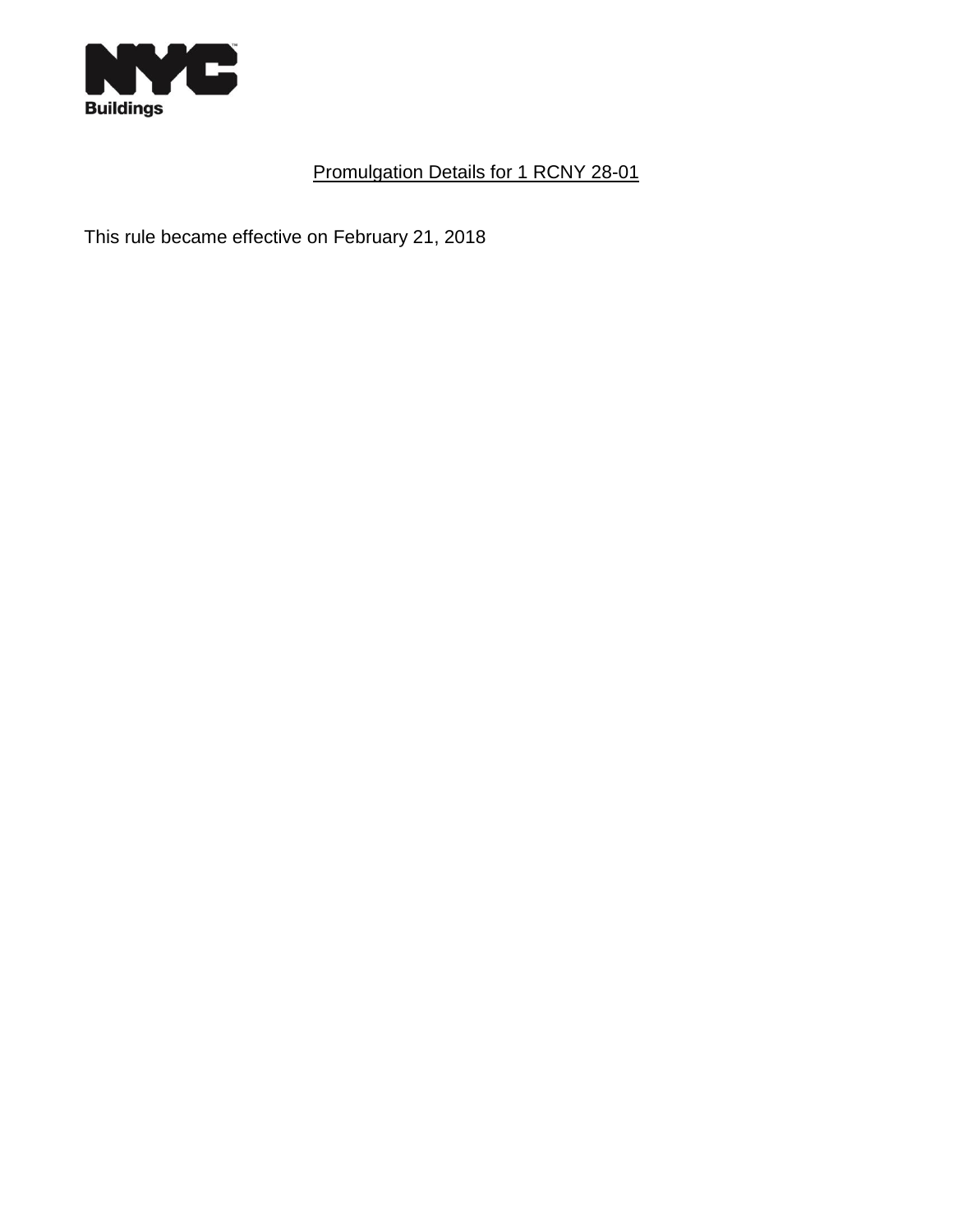## **NOTICE OF ADOPTION OF RULE**

NOTICE IS HEREBY GIVEN, pursuant to the authority vested in the Commissioner of the Department of Buildings by Section 643 of the New York City Charter and in accordance with Section 1043 of the Charter, that the Department of Buildings hereby repeals the following rules found in Title 1 of the Official Compilation of the Rules of the City of New York:

• Section 7000-01 of Title 1 of the Rules of the City of New York, relating to the National Fire Protection Association, Flammable Combustible Code edition amendment.

- Section 28-01 of Title 1 of the Rules of the City of New York, relating to required smoke detecting devices and systems.
- Section 28-02 of Title 1 of the Rule of the City of New York, relating to required carbon monoxide detecting devices and systems.
- Section 37-01 of Title 1 of the Rule of the City of New York, relating to rules of procedure for amending, revising or promulgating Reference Standards.

This rule was first published on November 2, 2017 and no public hearing thereon was held thereon.

Dated:

York New York

danker

Rick D. Chandler, P.E. Commissioner